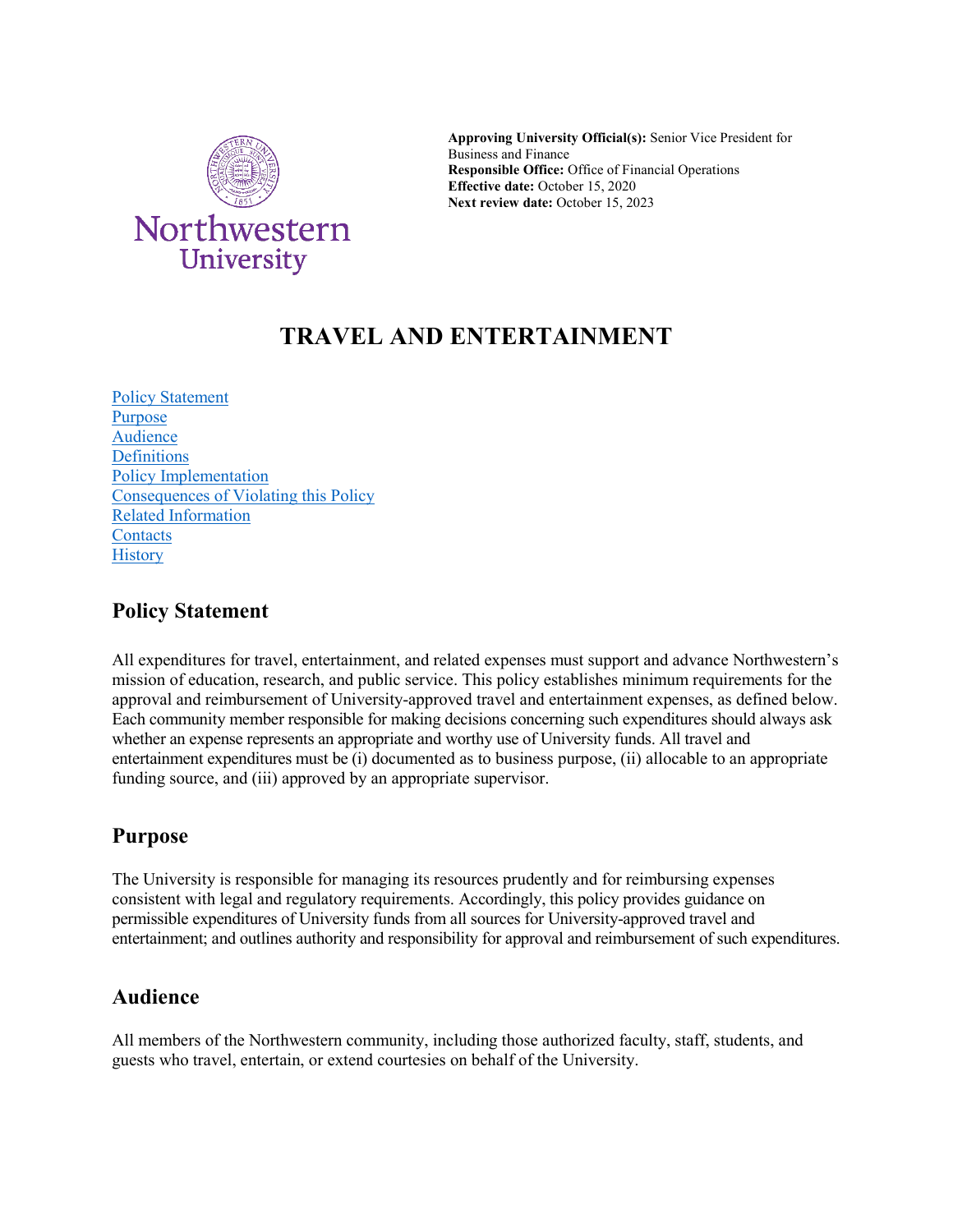### **Definitions**

*Accountable Plan:* An expense reimbursement plan that satisfies the requirements of Internal Revenue Service regulations by meeting the requirements of a business purpose, substantiation of the expense and purpose, and returning amounts in excess of substantiated expenses in the case of advances. See IRS Regulations section  $1.62-2(c)(2)$ .

*Adequate records:* Adequate records and documentary evidence, such as receipts, are needed for all lodging expenses, and other expenses of \$40 or more; but are not required for non-lodging expenses less than \$40, transportation expenses for which a receipt is not readily available, or per diem allowances for meals and incidentals reimbursed under an accountable plan and not exceeding the federal rates.

*Cost Allowability for Sponsored Charges:* Northwestern follows the federal principles outlined in 2 CFR 200, Uniform Administrative Requirements, Cost Principles, and Audit Requirements for Federal Awards (Uniform Guidance), including the Cost Accounting Standards contained therein, as well as specific terms and conditions of individual sponsored agreements.

*Scanned Receipts*: Electronic copies of documentary evidence are acceptable by the IRS per Revenue Proclamation 97-22; the copies must be identical to the originals and contain all of the information of the original receipt.

*Deans and Vice Presidents*: for purposes of this policy, the deans of Northwestern's schools and the vice presidents of its administrative units.

*Entertainment*: meals, activities, or events provided for University purposes.

*In-town travel*: travel within the City of Chicago and to/from/within its suburban areas, or other metropolitan areas where Northwestern has a permanent location, with respect to employees of that location.

*Inter-campus travel*: travel between the Evanston and Chicago campuses.

*Non-conventional lodging*: a room, apartment, house, or other lodging that is not a hotel or motel.

*Per diem*: a standard daily allowance for meals and incidental expenses incurred when traveling.

*Pre-approval review*: advance notification of travel and entertainment plans before expenditures are authorized. Administrative and academic units of the University may establish their own guidelines for this review.

*Post-audit review*: review of transactions after approval and posting for conformance with policy and to monitor effectiveness of reviews by approvers. Administrative and academic units of the University may establish their own guidelines for this review.

*University-approved travel*: transportation on Northwestern business in excess of one's normal commute. University-approved travel includes movement on official University business from home or normal place of employment to another destination, and return to home or normal place of employment from another destination, but does not include commuting between one's home and normal place of employment.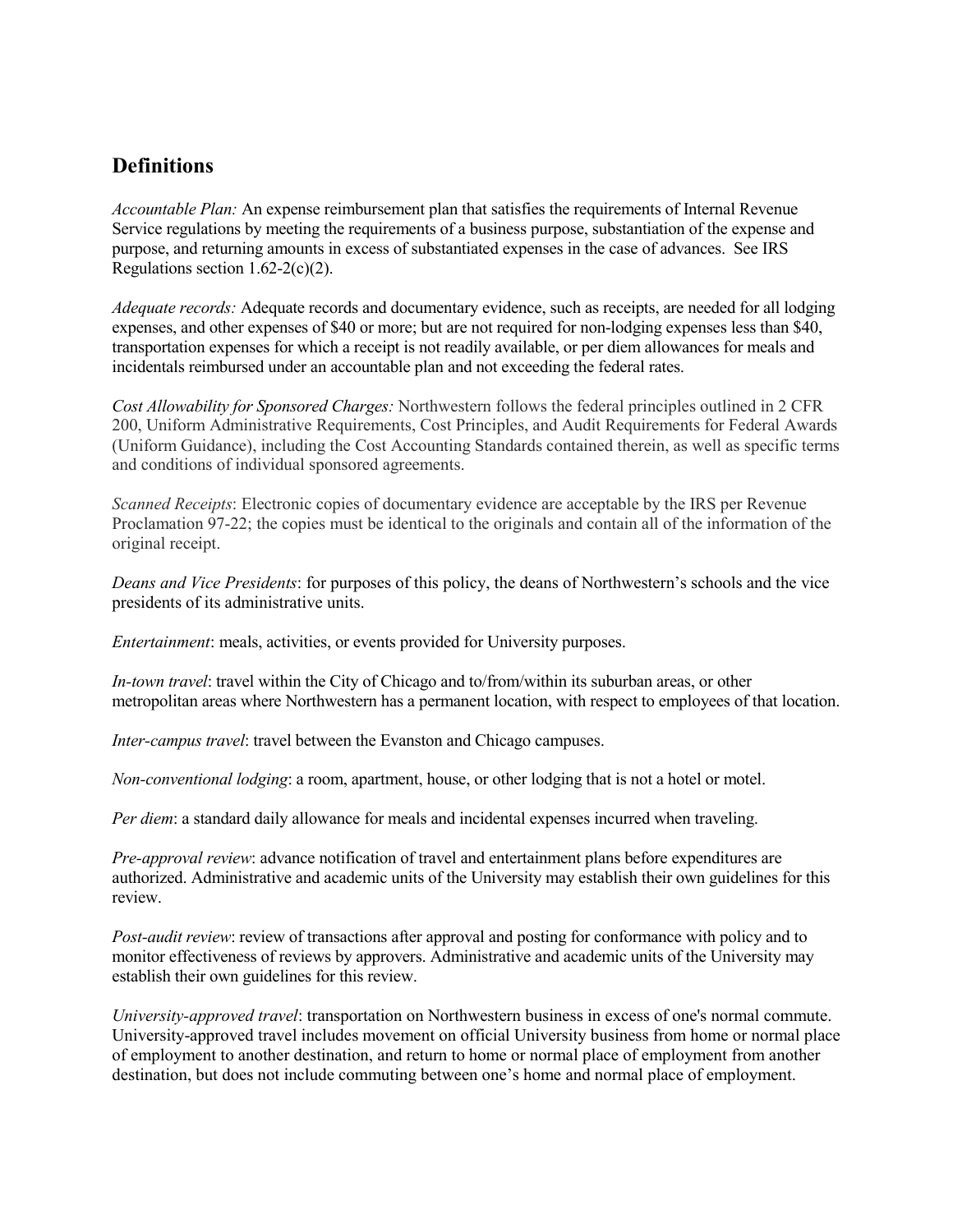### **Policy Implementation**

I. *Allowable Expenses*

Expense must meet the following minimum requirements for allowability:

- *Allowable under Accountable Plan:* An expense reimbursement that satisfies the requirements of Internal Revenue Service regulations by meeting the requirements of a business purpose, substantiation of the expense and purpose, and returning amounts in excess of substantiated expenses in the case of advances. See IRS Regulations section  $1.62 - 2(c)(2)$ .
- *Adequate records* Adequate records and documentary evidence, such as receipts, are needed for all lodging expenses, and other expenses of \$40 or more; but are not required for non-lodging expenses less than \$40, transportation expenses for which a receipt is not readily available, or per diem allowances for meals and incidentals reimbursed under an accountable plan and not exceeding the federal rates.
- *Cost Allowability for Sponsored Charges:* Northwestern follows the federal principles outlined in 2 CFR 200, Uniform Administrative Requirements, Cost Principles, and Audit Requirements for Federal Awards (Uniform Guidance), including the Cost Accounting Standards contained therein, as well as specific terms and conditions of individual sponsored agreements.
- Transactions must be in compliance with Federal and State laws.
- II. *Authority and Responsibility for Approving Expenses*
	- Deans and Vice Presidents are responsible for implementing this policy by assigning appropriate expense approver roles and establishing procedures for review in the approvers' respective areas and for authorization of exceptions to policies. These implementing procedures and guidelines may be more restrictive than the requirements in this policy and related policies. In very limited cases, when approved by a Dean or Vice President and essential for University business purposes, certain less restrictive exceptions may be granted. Review procedures may include a combination of preapproval and post-audit reviews. A process should be established within each school and administrative unit for the timely submission, authorization, review, and approval of transactions; such processes should have sufficient controls to mitigate the potential for unauthorized expenditure of University funds. Recommendations on best practices can be found here.
	- Guidance on electronic workflow approval roles and responsibilities is available on the Accounts Payable website. Standards for Business Conduct may be found here.
	- The Provost and Senior Vice President review and approve expense reimbursement requests submitted by Deans and Vice Presidents, respectively. The President reviews and approves expense reimbursement requests submitted by the Provost and Senior Vice President.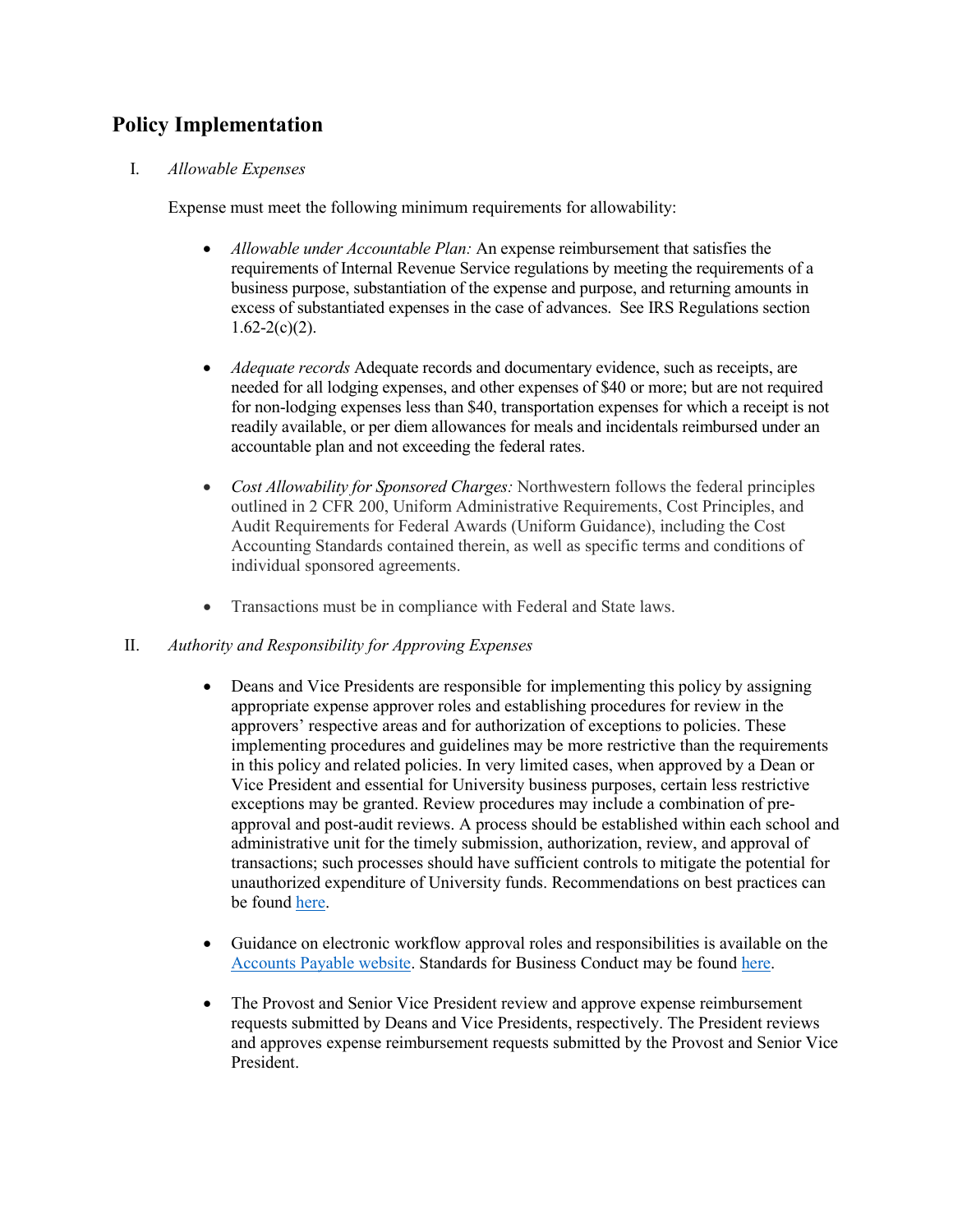• All transactions are subject to review and audit. Northwestern's Accounts Payable Department (Accounts Payable) periodically reviews expenses for reasonableness and consistency with this policy and related guidelines. Northwestern's Office of Accounting Services for Research and Sponsored Projects (ASRSP) reviews expenses charged to sponsored accounts. Northwestern's Internal Audit Department conducts routine audit activities to evaluate whether travel and entertainment expenses are appropriate, accurate and in compliance with the appropriate policies.

#### III. *Specific transaction requirements*

### • **Timing of reimbursement request**

- i. Reimbursement requests must be submitted within 90 days after completion of travel/incurrence of non-travel-related expense. Late submissions require additional substantiation and supervisor review per University 90-day Policy.
- ii. Reimbursements to individuals will not be made prior to completion of travel to ensure business activity is performed.

#### • **Documentation of Expenses**

- i. Documentary evidence, such as receipts, are required for all lodging expenses, and other expenses of \$40 or more.
- ii. Receipts are not required for:
	- non-lodging expenses less than \$40
	- transportation expenses for which a receipt is not readily available
	- per diem allowances for meals and incidentals reimbursed under an accountable plan and not exceeding the federal rates.
- iii. Electronic copies of documentary evidence, such as scanned receipts, are acceptable by the IRS per Revenue Proclamation 97-22; the copies must be identical to the originals and contain all of the information of the original receipt.

Additional documentation guidance is available here.

#### • **Unallowable on a sponsored program**

- i. The costs listed here are not allowable as a direct cost on a sponsored program:
	- Airfares, Business or Premium Economy class Business or premium economy class travel is reimbursable only with advance written approval of the sponsor and when the scheduled flight time, including stopovers and change of planes, is in excess of 12 hours. (Cost accounting note: The additional cost of a business class fare over the coach fare is a federal unallowable cost and must be segregated in a separate nonsponsored chart string. Documented medical exceptions are allowable.)
	- Alcohol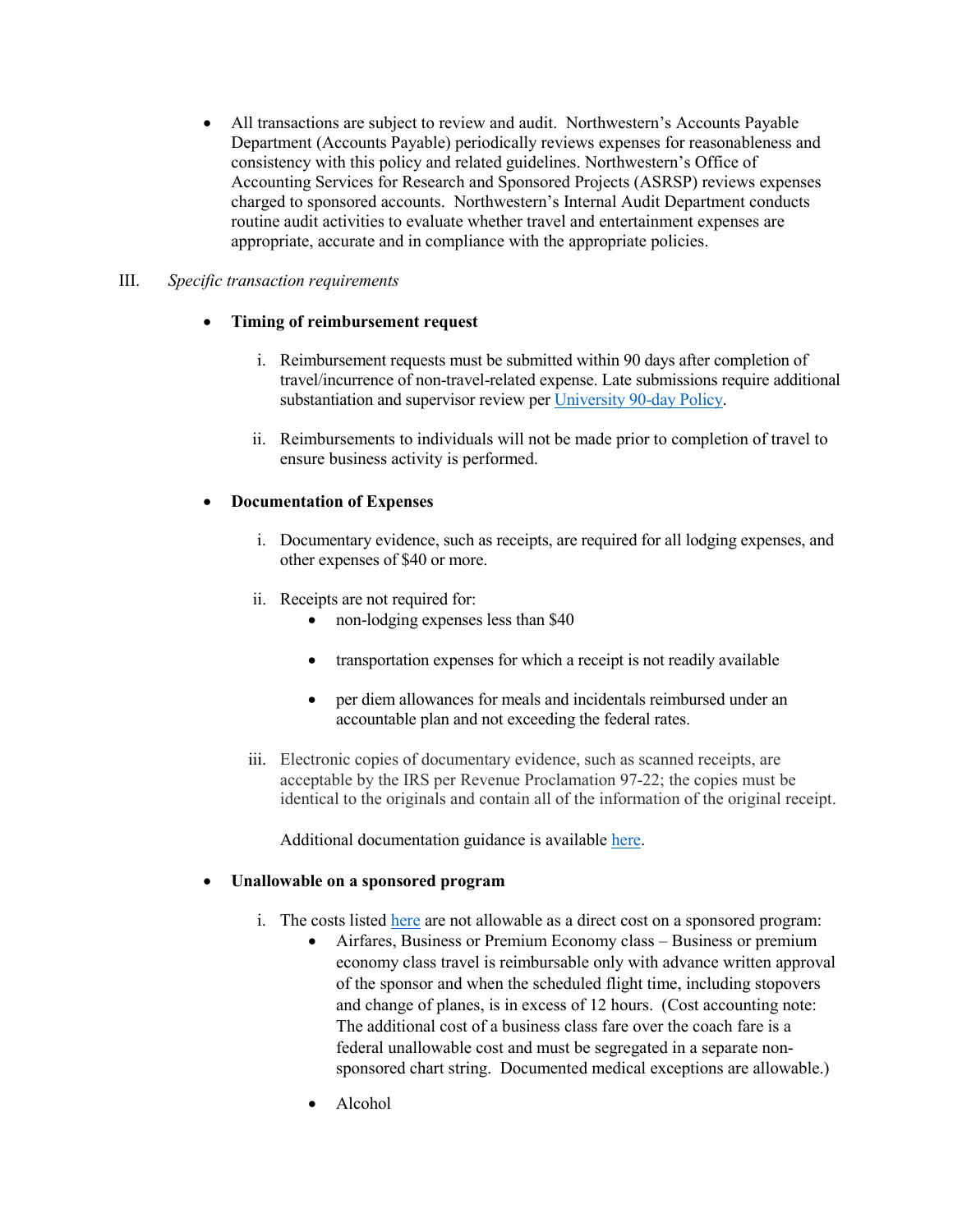- Expenses associated with the recruitment of faculty
- Passports, vaccinations, and visas, when not required as a specific and necessary condition of the travel assignment. Only certain visa fees are allowable on sponsored projects. A current list of allowable fees can be found here.
- Meals for in-town conferences
- Expenses related to amusement, diversion, and social activities

#### IV. *Travel*

#### • **Non-Reimbursable Travel Expenditures**

- i. Expenses not directly related to the performance of the travel assignment are non-reimbursable, regardless of funding source. Examples of Non-Reimbursable Travel Expenditures include, but are not limited to:
	- Books, Magazines, Newspapers for personal use
	- Child-care, babysitting, adult or senior care, house-sitting, petsitting/kennel charges
	- Commuting between home and campus
	- Costs incurred by traveler's failure to cancel transportation or hotel reservations in a timely fashion
	- Evening-wear rentals; formal wear expenses
	- Flowers
	- Gifts
	- Haircuts and personal grooming
	- Laundry and dry-cleaning; shoeshine services
	- Passports, vaccinations, and visas, unless required as a specific and necessary condition of the travel assignment
		- Fees for visas, passports, vaccinations, and prophylactic prescription medications are allowable when they are a specific and necessary condition of fulfilling a work assignment on behalf of the University.
		- Reimbursement of visa fees is allowable where foreign travel is authorized as part of a sponsored program budget and a visa is necessary for travel. Only certain immigration fees are allowable on sponsored projects.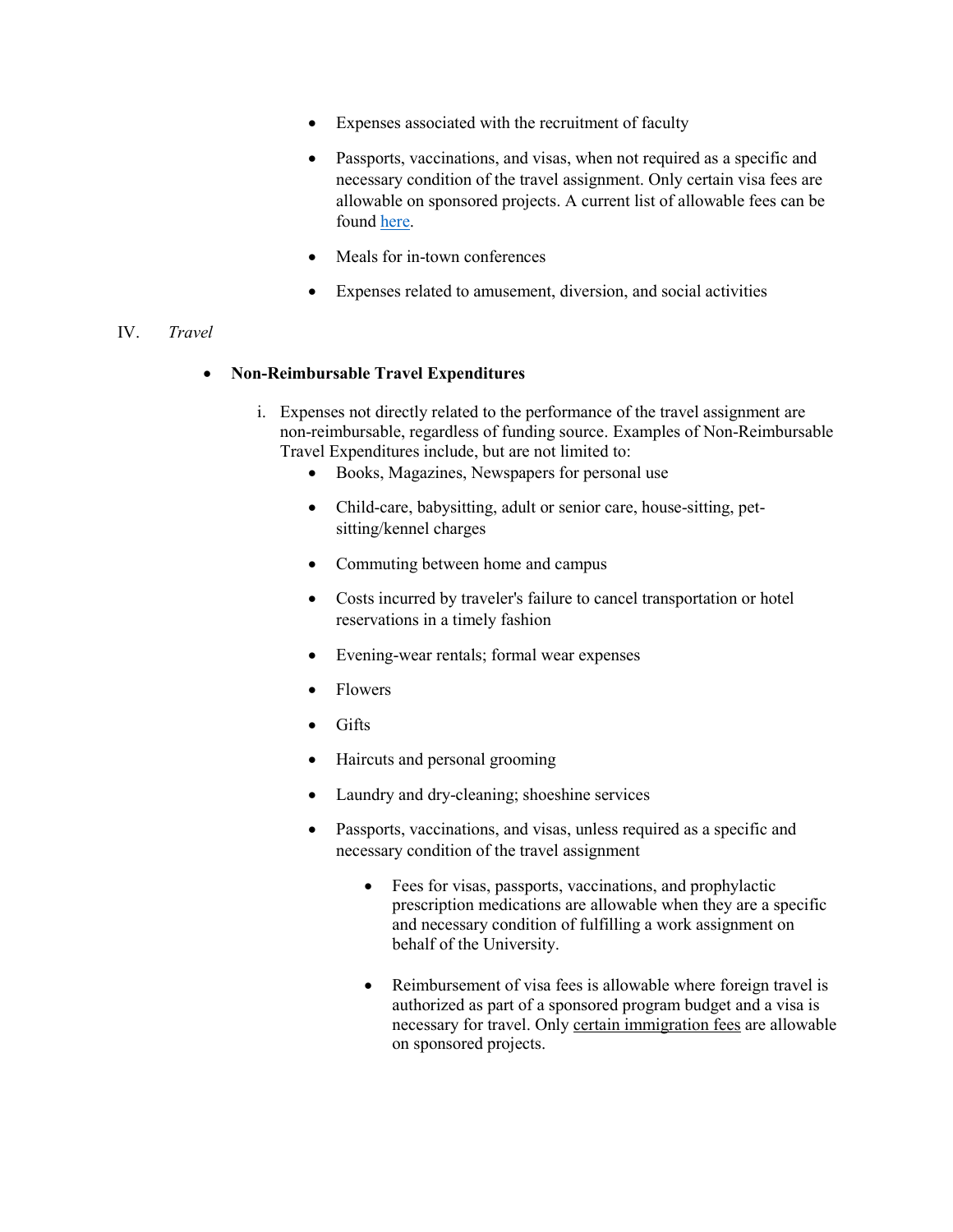- Personal entertainment expenses including in-flight movies, headsets, health club facilities, hotel pay-per-view movies, in-theatre movies, social activities, and related incidental costs
- Travel accident insurance premiums and/or purchase of additional travel insurance (with the exception of international health insurance)
	- Because Northwestern provides travel insurance coverage for faculty and staff traveling on University business, separate insurance is not eligible for travel expense reimbursement.
	- Faculty and staff are covered by the University's blanket accidental death and dismemberment insurance while on approved travel outside the city or cities in which they reside and/or normally work. Such insurance does not cover commuting between home and normal work sites or traveling in aircraft other than commercial or approved charter aircraft. The beneficiary is the same as the beneficiary designated under the Northwestern University Group Life Insurance program. Additional coverage guidance is available here.
- Spouse or Dependent Expenses
	- Incremental costs for travel, lodging, meal, or other travel expenses for spouses or other dependents will not be reimbursed.
	- Although spousal travel generally is not reimbursable, an exception may be made when the University requires the spouse to attend an event as a condition of one's work assignment. The exception generally should be limited to deans and senior officers, and should occur infrequently; see here for additional guidelines.

#### • **Per Diem Requirements**

- i. Per diems are permissible for meals and incidental expenses (M&IE) for authorized business travel. For M&IE, the reimbursement method selected must be used for the entire trip and should be established ahead of the trip.
- ii. For lodging, all actual expenses must be supported by receipts.
- iii. Per diem allowances shall not exceed the maximum stated by the government's published standards, including only 75% of the per diem rate on the first and last day of travel. In the case of travel charged to a sponsored program, the reimbursement arrangements may require prior sponsor approval.
- iv. Additional per diem guidance is available here.
- **Specific Transportation Expenses**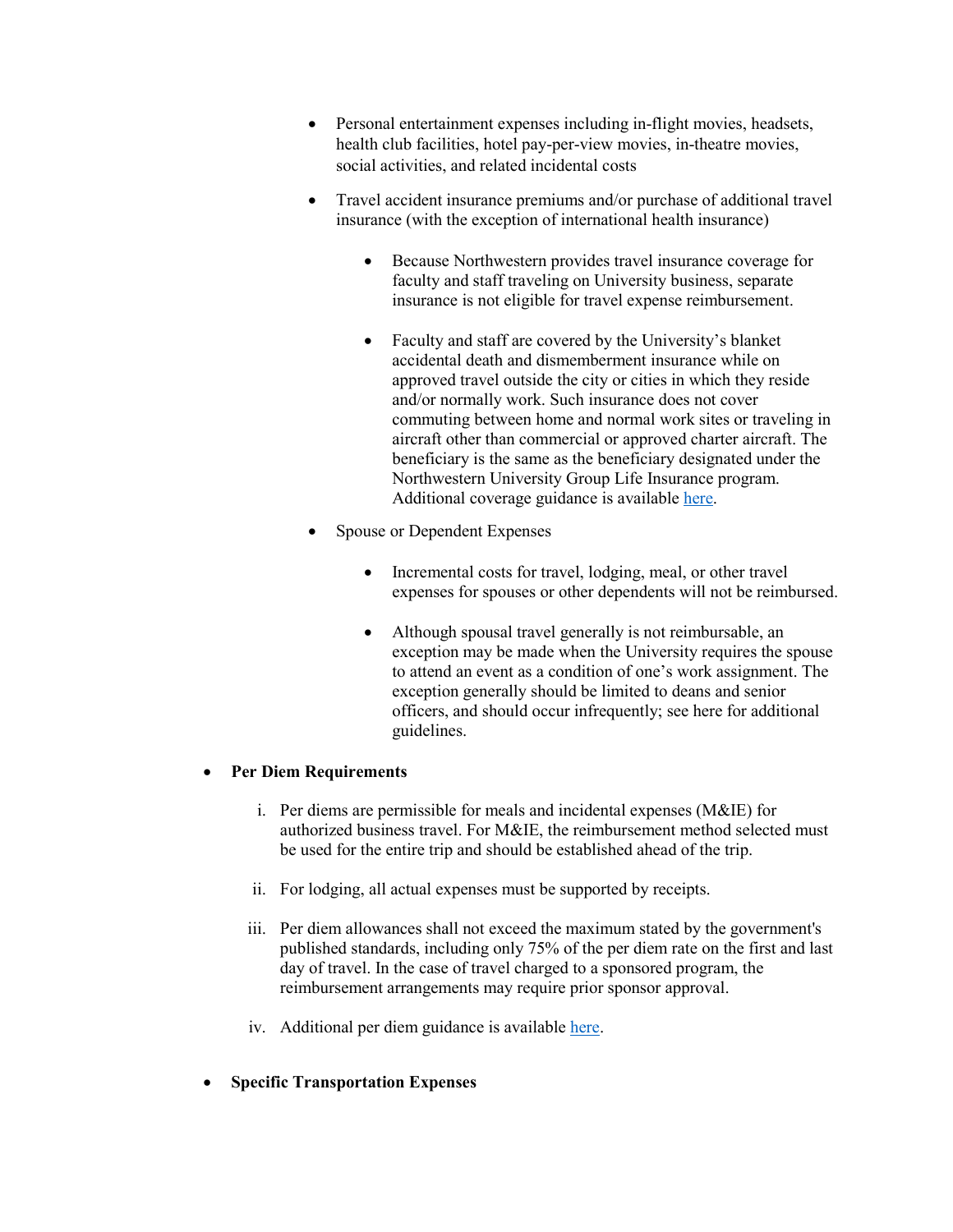- i. Airfares/Airline Fees
	- First class travel is generally not allowable. Airfare classes other than economy (such as Business Class) are permitted when scheduled flight time, including stopovers and change of planes, is in excess of 7 hours, and when using non-sponsored sources of funds.
	- Airlines continue to add distinctions of economy seating as a mechanism to price-separate consumers. In cases where an "Economy Plus" ticket is a reasonable additional cost on non-sponsored travel and provides for certain benefits to improve the travel experience, such fare class is allowable.
	- Premium fares may not be charged to a sponsored program.
	- If travel is on a sponsored program, the sponsoring agency may have additional restrictions and require advance approval. For guidance, see ASRSP's travel webpage.
	- Travel services and arrangement guides may be found on Northwestern's Travel website.
- ii. Foreign Air Carriers
	- Foreign carriers are allowed on non-sponsored sources of funds.
	- Foreign carriers are restricted on sponsored programs. For guidance, see ASRSP's travel webpage.
- iii. Ground Transportation
	- Reimbursable ground transportation to or from a destination includes travel between hotels and railroad stations or airports, between appointments, or between hotels and places of temporary duty.
	- Direct billing arrangements for ground transit options are not allowed for employees.
	- Direct billing arrangements for University guests are permitted for offices that have responsibility for frequent coordination of guest visits and must be approved in advance by Procurement and Payment Services.
	- For units authorized for direct transportation billing, a log of University guests or employees using the service must be maintained, the business purpose recorded, and proof of reconciliation of the billing to the log maintained.
	- Guidance on the use of ground transportation services for University guests is available here.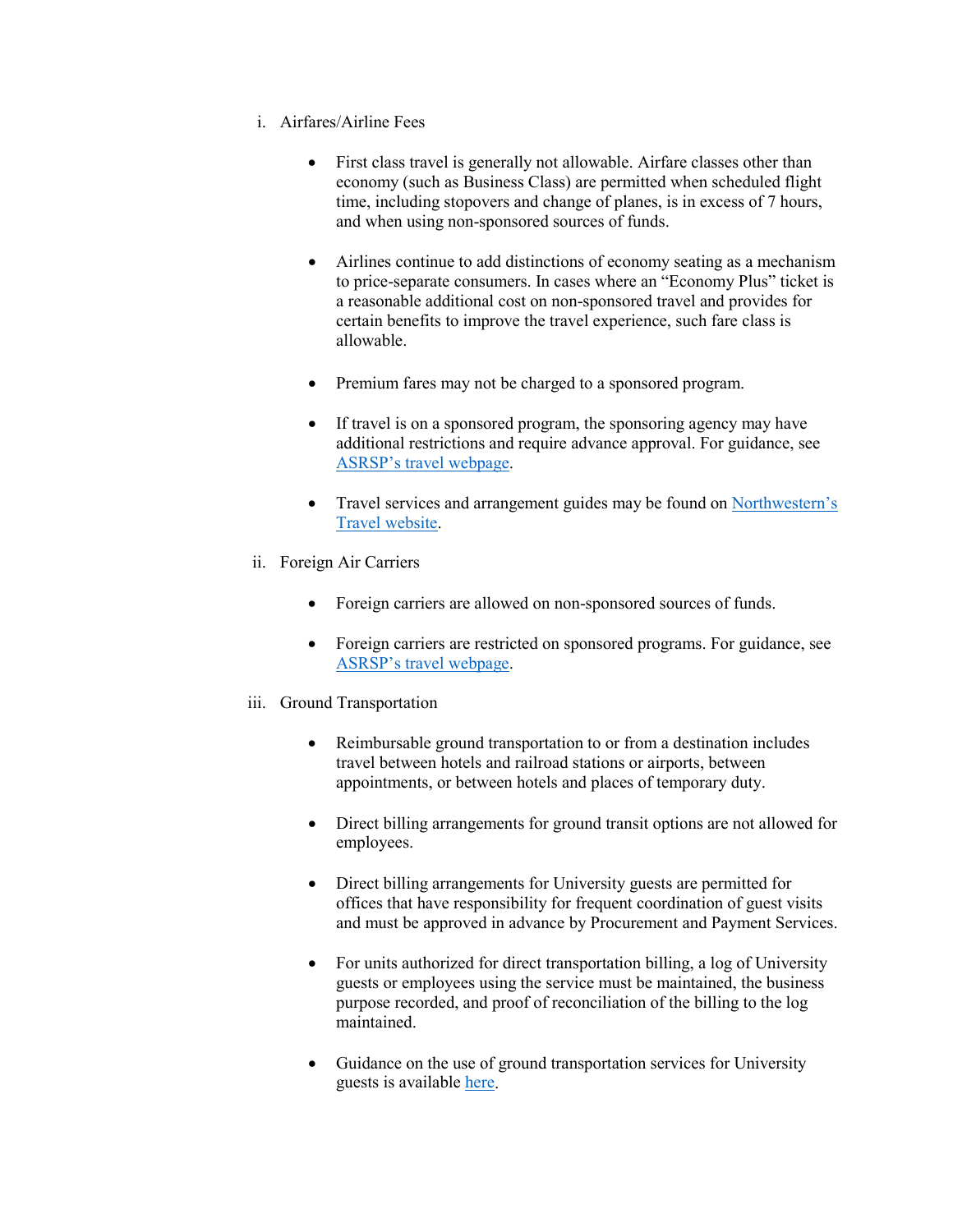- iv. Commercial Rental Vehicles
	- Incidental costs associated with the use of a rental vehicle, including parking fees; tolls; fuel may be reimbursed.
	- Collision damage waiver (CDW) coverage is reimbursable only for international rentals.
	- Additional commercial vehicle rental and insurance guidelines are available here.
- v. Private Air Carrier
	- The use of private aircraft for University business is generally prohibited. However, if a determination is made that private aircraft travel is essential to the achievement of a critical University business objective, the Provost or Senior Vice President may approve in advance select University personnel for private aircraft travel. Such events must follow the University's Protocol for Private Air Travel.
	- The University reserves the right to refuse reimbursement of expenses related to private aircraft use if there is no consultation in advance of the travel.
- vi. Private Automobile Transportation
	- Travel on University business using privately-owned vehicles is reimbursed based on IRS reimbursement rates.
	- Tolls and parking charges may be reimbursed in addition to the mileage allowance.
	- Repairs to the vehicle and charges for parking and moving violations are not reimbursable.
	- Additional guidance on travel by private automobile is available here.
- vii. Intercampus and In-Town Travel
	- Inter-campus and in-town travel is generally not reimbursable as the University provides transportation solutions to address this need, but in limited cases with business justification, Deans and Vice Presidents may elect to approve such in-town or inter-campus expenses.

#### • **Specific Lodging Expenses**

- i. Travelers will be reimbursed for actual cost of lodging. Guidelines and recommendations for reserving accommodations are available here.
- ii. Non-conventional Lodging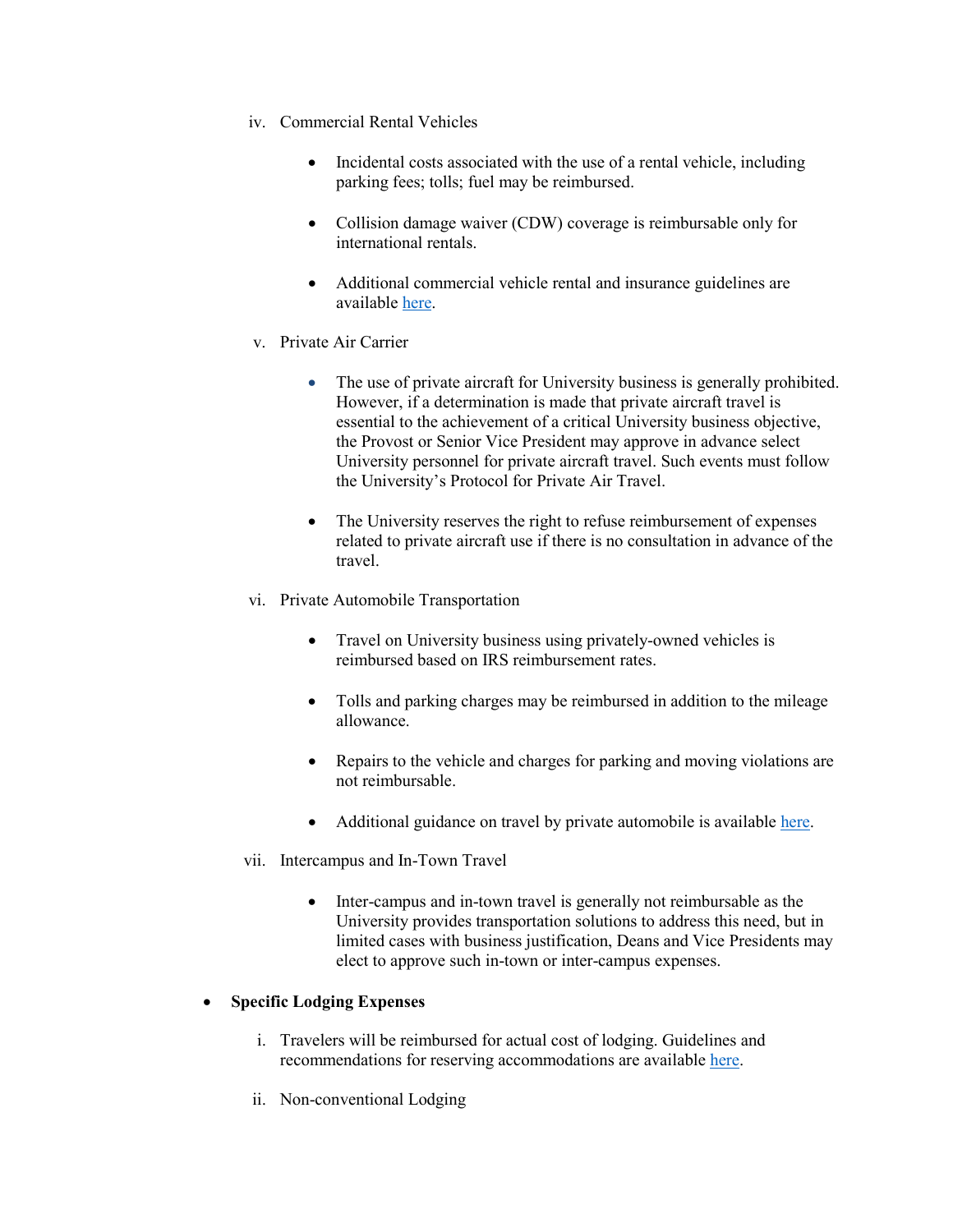- Rentals of non-conventional lodging are reimbursable.
- If lodging with family or friends, employees may be reimbursed for additional costs the host incurs in accommodating them.
- When an employee rents a room, apartment, house, or other lodging on a long-term basis (weekly or monthly), additional expenses may be considered part of the lodging cost; guidelines for such expenses are available here.

#### • **Meals while Traveling**

- i. Expenses for meals while traveling are reimbursable under the actual cost or per diem reimbursement method (see Per Diem Requirements).
- ii. Meals including multiple other individuals must be supported by listing names and relationship of individuals to the University on the expense report, and the business purpose of the meal.
- iii. Recommendations for reimbursement guidelines are available here.

#### • **Other Travel Expenditures**

- i. Taxes on travel lodging, meals, and business entertainment services are allowable and reimbursable.
- ii. Telephone/Other Communications/Internet
	- Costs for telephone and other communication methods during travel are reimbursable. Guidelines on international communications are available here.
	- Charges for Internet connections for business use at hotels, conference sites, airports, airplanes and cafes while traveling are reimbursable.
- iii. Tips and gratuities associated with baggage handling, storage, and other services are reimbursable. When the per diem method of reimbursement is used, this expense is covered by the incidentals portion of M&IE.

#### • **Travel of Non-University Personnel**

i. Non-University personnel (including guest lecturers, researchers, consultants, research subject participants, and prospective faculty or staff) may be reimbursed for travel expenses incurred for authorized University business purposes and subject to University travel policies and procedures. Additional guidelines and considerations relating to visitor travel are available here.

#### V. *Entertainment*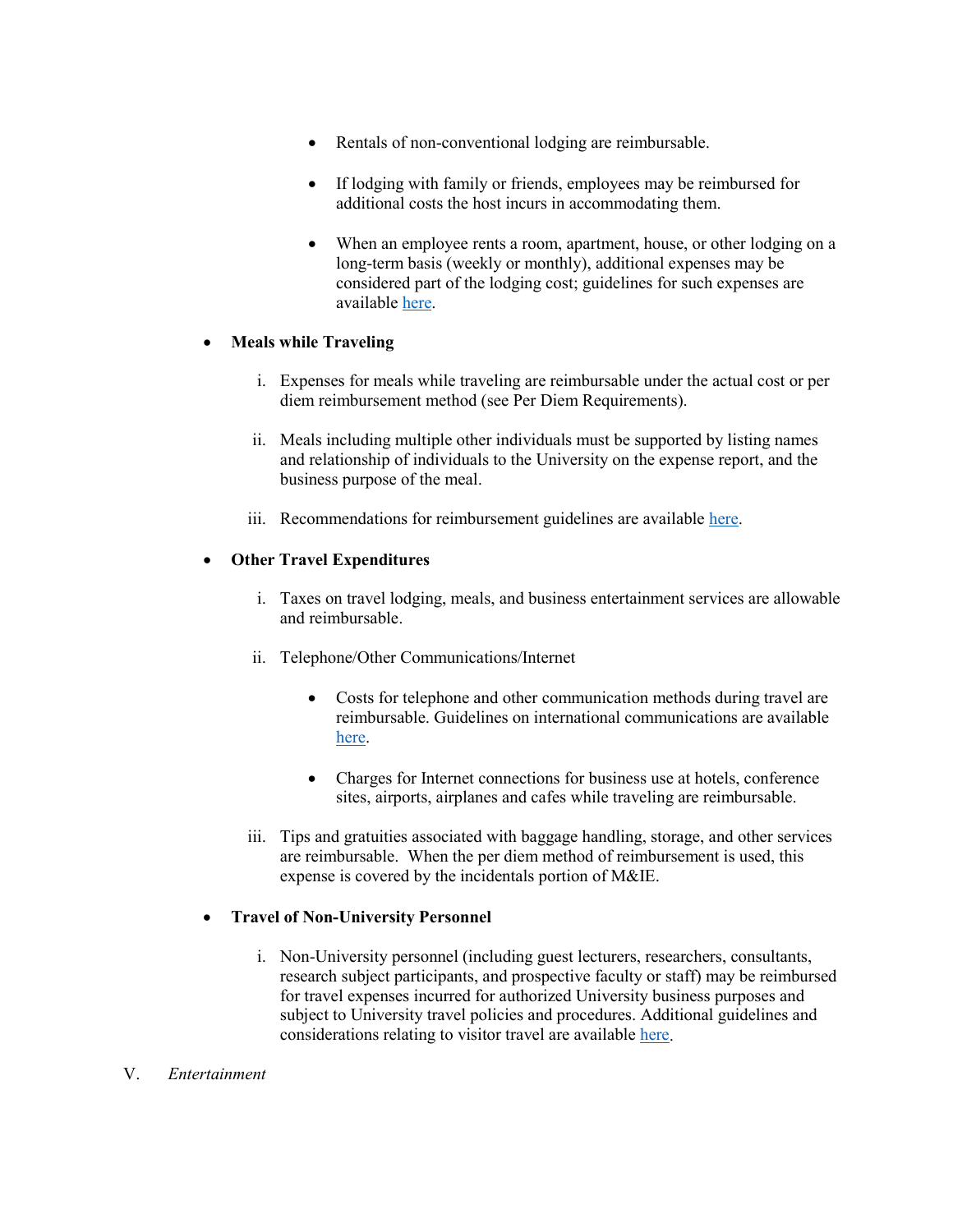Entertainment costs are reimbursable using non-sponsored sources of funds per discretion of Deans and Vice Presidents and when deemed to support University objectives The following events are subject to these spending thresholds:

#### • **University Funded Events**

- i. Two events in the following categories each year, with a \$30 per person maximum, per event, including facility costs.
	- Annual Holiday Parties
	- General appreciation party or event
	- Retreats
- ii. Social entertainment that is essential for fulfillment of leadership duties. These events may occur in personal residences, in University space or outside the University, with a \$30 per person maximum, per event, including facility costs.
- iii. Certain departmental, social and life events, with a \$15 per person maximum, per event, including facility costs.
	- School-wide or departmental meetings
	- Committee, society, and other faculty organization meetings
	- Faculty/Staff retirement from Northwestern events
	- Social events for the purpose of introducing new faculty and staff
- iv. Events for which University funds may not be used
	- Events that do not have a specific University business objective purpose should be funded by the participants or management personally, on behalf of the participants.
	- Events in celebration of other life occurrences--weddings, birthdays, births, promotions, or dissertation defenses are unallowable. Funds should be solicited from fellow employees to cover the expenses of these occasions.
	- Costs of other activities, including amusement, diversion, and social activities, are prohibited on sponsored accounts.

#### • **In-Town Meals with Visitors and Employees**

i. In-town meal reimbursement is allowable if there is a legitimate business purpose involving non-University personnel. The inclusion of University employees should be moderated as much as possible (e.g., no more than 2-3 other employees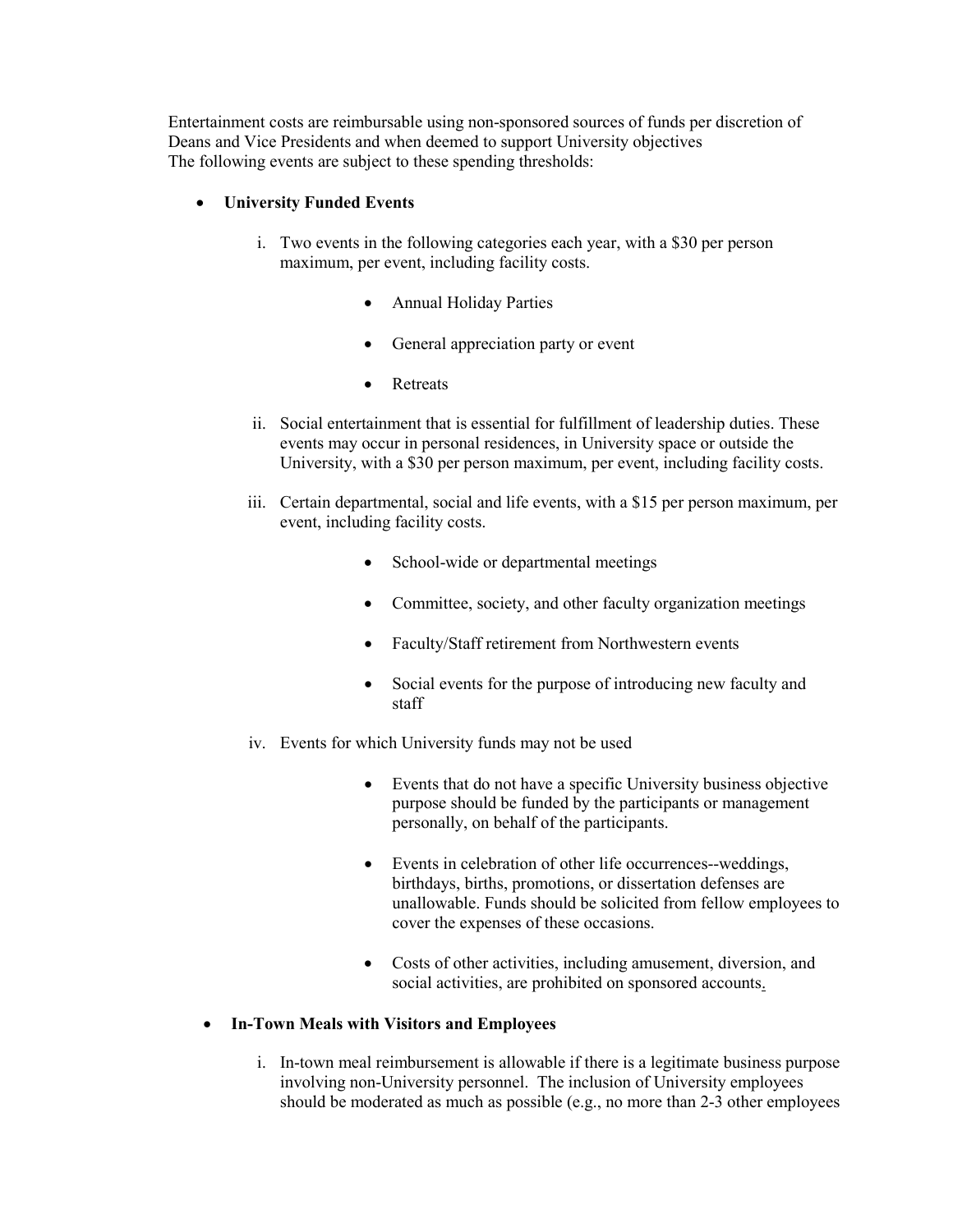in attendance). The reimbursement request must note the business purpose and the list of attendees. All efforts should be made to provide reasonable meal arrangements.

- ii. Each employee is to pay for their own meal if discussing University business, with other University personnel, while "in town". If Vice Presidents and Deans must arrange meetings during mealtime to facilitate a confidential matter or unusual scheduling constraints, it is permissible to seek reimbursement of an "in town" meal. This should occur infrequently. The reimbursement must note the business purpose of the meal and the attendees must be documented on the reimbursement.
- iii. The standard for reimbursement for dinners hosted by faculty or staff members for University guests is \$90 per person (including the cost of alcoholic beverages, tax and tip). See Evanston and Chicago restaurants with fixed price dinner menus that meet this reimbursement standard here.
- iv. Under the special circumstances of recruiting or fundraising, the maximum dinner reimbursement is \$130 per person (including the cost of alcoholic beverages, tax and tip) for Vice Presidents, Deans, department heads and tenure line faculty. The appropriate Dean or Vice President must approve, and schools and units may establish lower amounts consistent with the budgetary allocations available for overall recruiting or fundraising efforts.
- v. Taxes and gratuities on meals are reimbursable for approved business and entertainment services.

#### • **Refreshments**

- i. Alcoholic beverage costs are prohibited on all sponsored projects.
- ii. No alcohol may be served to individuals under the age of 21 per Illinois state law. Guidelines for the service of alcohol at University events are to be followed for events that include alcohol, and can be found here.

#### • **Gifts and Flowers**

- i. Gifts and flowers to University employees other than those provided through Northwestern's Office of Human Resources employee recognition programs generally are unallowable. Gifts to employees may be subject to tax, contact here for more information.
- ii. Deans and Vice Presidents have discretion to extend courtesy and sympathy to donors, employees, and students as circumstances dictate.

#### • **Club Memberships**

i. Club memberships of any type are generally not allowable; exceptions must be approved by the Provost or Senior Vice President.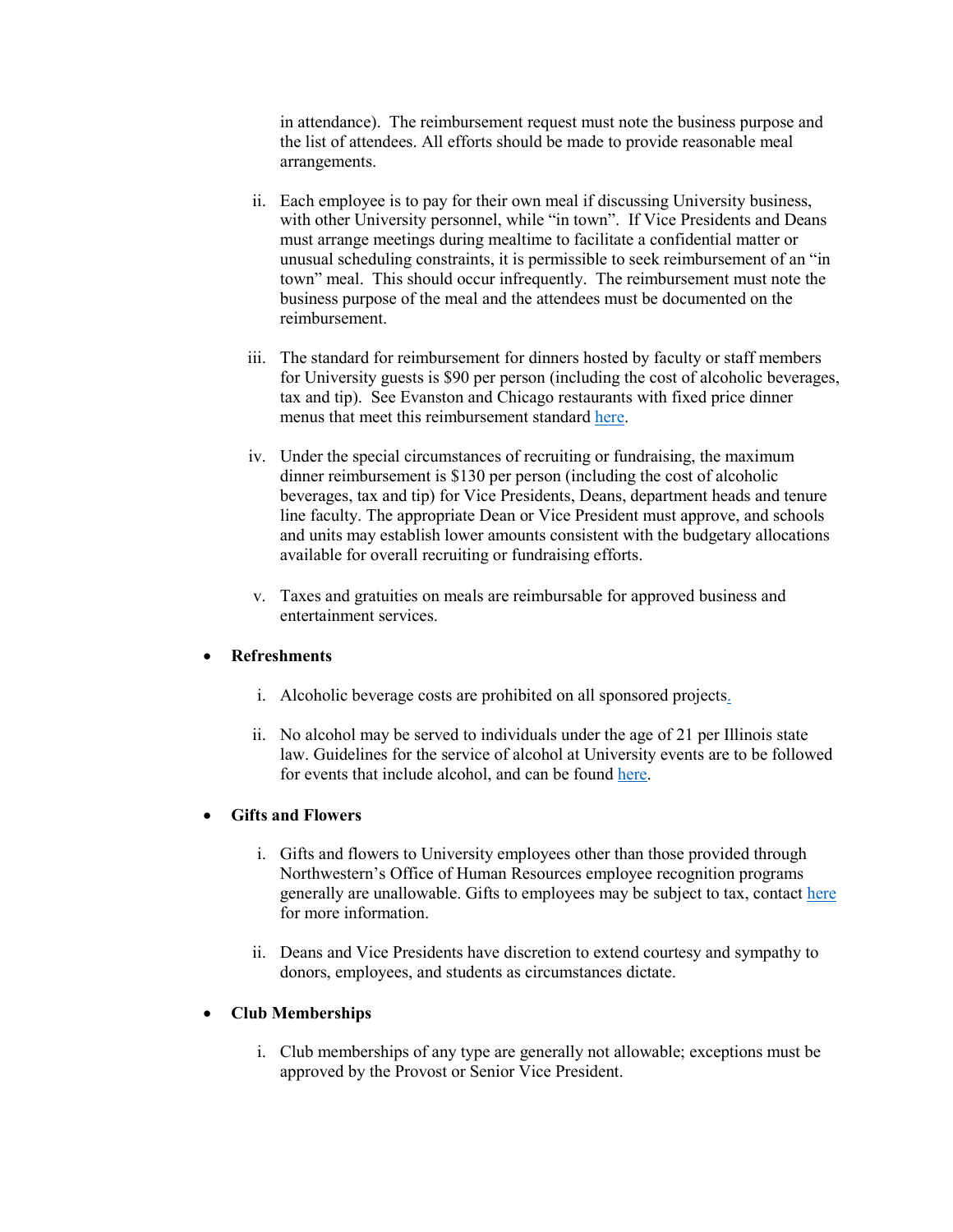ii. For approved exceptions, club induction dues and any capital assessments are reportable as income to the employee. Meals and events are reimbursable only to the extent such costs relate to University business purpose and expenses that are documented with guests' names and the University business purpose.

### **Consequences of Violating this Policy**

Employees who commit the University's resources without proper authorization are subject to disciplinary action under University policies and procedures, up to and including termination of employment. If a review of expenditures does not substantiate the University business purpose of travel or entertainment, the University also reserves the right to treat the reimbursement as personal income.

### **Related Information**

*Supplemental webpages* Northwestern's Travel Website Accounts Payable Expense Reimbursements ASRSP Sponsored Expenses *Other information* 90-day Rule Policy Accounts Payable guidance on workflow approval roles and responsibilities U.S. General Services Administration reimbursement rates Northwestern Vehicle Rentals Purchasing and Payment Policy and Procedures Risk Management Business Travel Accident Insurance **Contacts** The following individuals can address questions regarding this policy:

| Officer                                                                   | Phone        | Email                           |
|---------------------------------------------------------------------------|--------------|---------------------------------|
| Senior Associate Vice President 847-491-7350<br>for Finance and Treasurer |              | amanda.distel@northwestern.edu  |
| Controller                                                                | 847-491-4722 | nicole.vanlaan@northwestern.edu |